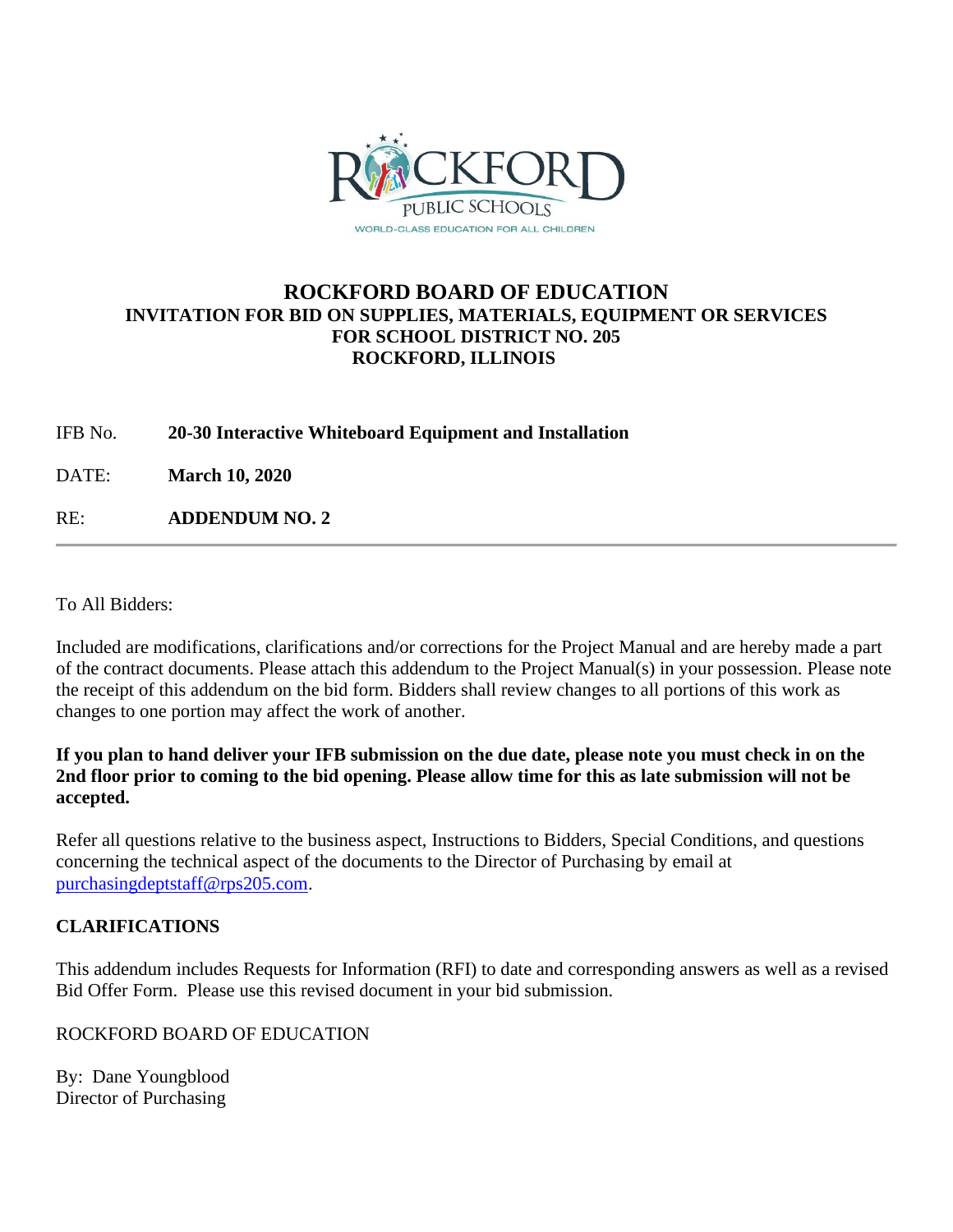## **CLARIFICATIONS**

Below are Requests for Information (RFI) to date and corresponding answers.

1. Is it a requirement of this bid for Tierney (Contractor) to have the below Liability Coverage?

# **\*\*\*\* Garage Liability (combines standard GL & Auto Liability) Garage Keepers Liability**

Or, can this be striked out of the contract/bid?

- a. No, these are standard insurance requirements set by the District.
- 2. The new SMART-SBID-6275S includes a standard wall mount. The bracket is already mounted on the board when shipped. The bid calls out that the District will be providing the mounts, however, please note that it will require more work to remove the mounts that are already included.
	- a. We will use the standard wall mount and have attached a revised Bid Offer Form to this addendum.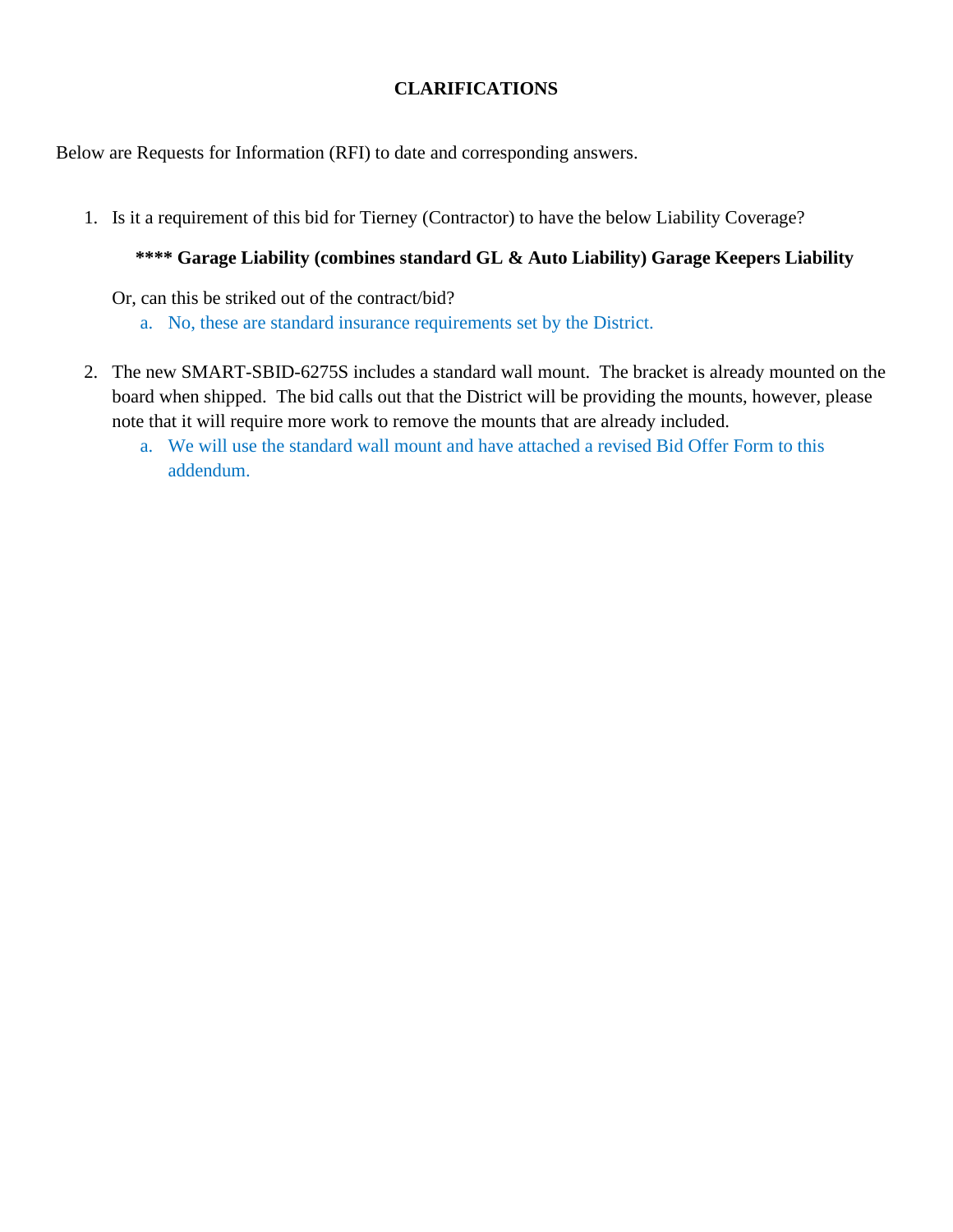### **BID OFFER FORM**

### **IFB 20-30 Interactive Whiteboard Equipment and Installation**

 Rockford Public School District 205 (the District) will receive sealed bids from qualified firms or individuals to provide interactive whiteboard equipment and installation in accordance with the terms and conditions outlined in this document. These specifications are not intended to limit the products or services offered by the Contractor. The contractor shall perform, as required, all services described herein and/or all other services offered by the Contractor in its proposal and accepted by the District.

| Item No.     | Qty | <b>Description</b>                                                                                                                                                                                           | <b>Unit Cost</b> | <b>Unit of Measure</b> |
|--------------|-----|--------------------------------------------------------------------------------------------------------------------------------------------------------------------------------------------------------------|------------------|------------------------|
| $\mathbf{1}$ | 550 | MIAK1 /3 INTERCUVE 4N DISPRIY (MOID-04/20) 6 POINT<br>multitouch, HDMI, USB, Bluetooth connectivity.                                                                                                         |                  | <b>EACH</b>            |
|              |     | All equipment ordered must be received by June 30, 2020.                                                                                                                                                     |                  |                        |
|              |     | The District may order a quantity up to 10% greater or less than the<br>quantity specified in this IFB.                                                                                                      |                  |                        |
| $\mathbf{2}$ | 550 | <b>SIVENTAL 15 Fanel Histanation: Wan mounted, Fower and Data</b><br>provided by Owner - Cost should be provided per unit.                                                                                   |                  | <b>EACH</b>            |
|              |     | mistanation or SiviAR Fooards is anticipated to occur between Jury 1,<br>2020 and August 21, 2020. The District will use the standard mounts.<br>Bidder is to provide all other necessary mounting hardware. |                  |                        |
|              |     | Bluder is to remove all material and dumnage and move to the designated<br>area within the building.                                                                                                         |                  |                        |
| 3            | 550 | AIRCHIAR 1 - DRUCT IS 10 FEHRVE OR SIVIAR LODATUS, PFOJECIOFS, AHR<br>move to the designated area within the building.                                                                                       |                  | <b>EACH</b>            |
| 4            | 1   | вниег тау он еquipment, шмананоп, от оонь гетсентаде<br>discount if awarded both Items No. 1 and 2                                                                                                           |                  | PERCENT (%)            |